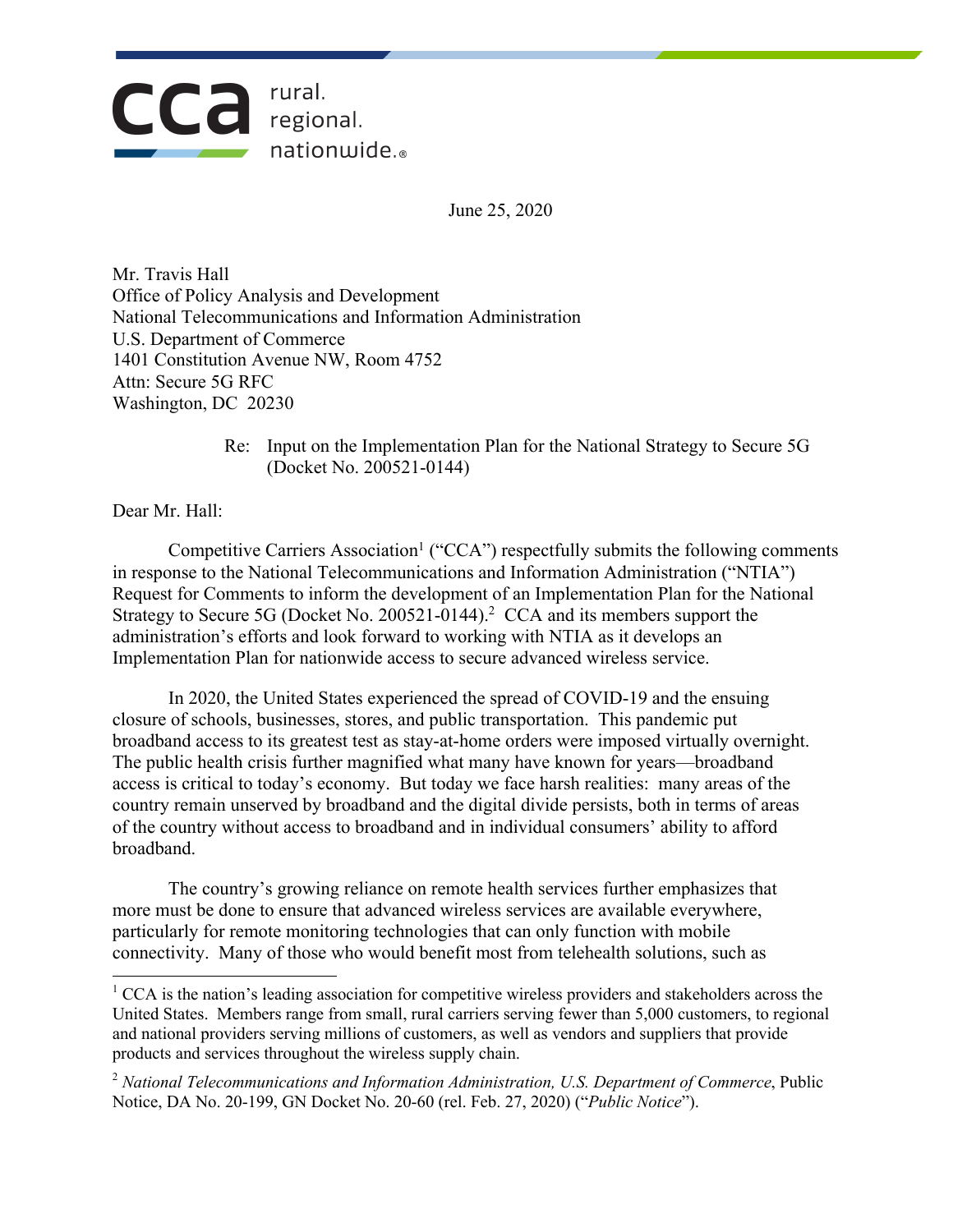Americans in rural areas, do not currently have access to broadband. In 2019, estimates suggested that as many as 21.3 million Americans lacked access to broadband services.3 And even when broadband is available, more cannot afford to pay for access. This lack of access disproportionately affects low-income and rural communities. 4

It is an urgent concern that parts of the country currently have no access to mobile broadband, much less any competitive choice for such services. As the industry builds to widespread deployment of 5G nationwide, this is an opportune moment to address the infrastructure deployment barriers intimately tied to the rollout of a competitive 5G future. In addition, carriers of all stripes—from large, nationwide carriers to small, local carriers that serve rural and remote regions of the country—must have access to spectrum to serve consumers hungry for next-generation capabilities. At the same time, it is an important time to develop policies that will ensure customer safety and network security as advanced wireless services become more widely available. In support of these needs, CCA submits the following comments on several lines of efforts in the Request for Comments for NTIA to consider as it develops its Implementation Plan.

# **LINE OF EFFORT 1: FACILITATE DOMESTIC 5G ROLLOUT**

Both government and industry have taken important steps to promote access to mobile wireless services and to bridge the digital divide. But two critical inputs for wireless broadband service are infrastructure and spectrum, and additional reform of infrastructure siting policies and access to additional spectrum are critical to the rollout of 5G services nationwide. CCA has worked cooperatively with industry and the Federal Communications Commission ("FCC"), including by supporting the FCC's strategy to Facilitate America's Superiority in 5G Technology (the "5G Fast Plan"),<sup>5</sup> and has supported a series of important FCC decisions to reduce infrastructure barriers that unnecessarily slow wireless deployment and increase costs. In addition, CCA has supported the FCC's actions to open up spectrum that can be used for 5G which have resulted in making available large swaths of high-band spectrum, for example, with plans to auction critical mid-band spectrum for 5G in 2020.

CCA urges NTIA to include additional steps in the Implementation Plan to reduce the deployment-inhibiting barriers that still exist, as well as streamline all processes to allow the industry to increase the speed of deployment.

<sup>3</sup> *See Inquiry Concerning Deployment of Advanced Telecommunications Capability to All Americans in a Reasonable and Timely Fashion*, 2019 Broadband Deployment Report, FCC No. 19-44, GN Docket No. 18-238 (rel. May 29, 2019); *see also* Nicol Turner Lee, *What the Coronavirus Reveals about the Digital Divide Between School and Communities*, Brookings (Mar. 17, 2020),

https://www.brookings.edu/blog/techtank/2020/03/17/what-the-coronavirus-reveals-about-the-digitaldivide-between-schools-and-communities/.

<sup>&</sup>lt;sup>4</sup> A March 2020 report commissioned by Microsoft and the National 4-H Council, for example, found that 1 in 6 teenagers in rural areas did not have broadband internet access at all. *See* 4-H Tech Changemakers, *Impact of Digital Skills Among Teens: Poll Report* (Mar. 2020), https://4-h.org/wpcontent/uploads/2020/03/4-H\_Microsoft-Youth-Voice- Digital-Skills-Survey-Final.pdf.

<sup>5</sup> *See The FCC's 5G Fast Plan*, https://www.fcc.gov/5G (last accessed June 13, 2020).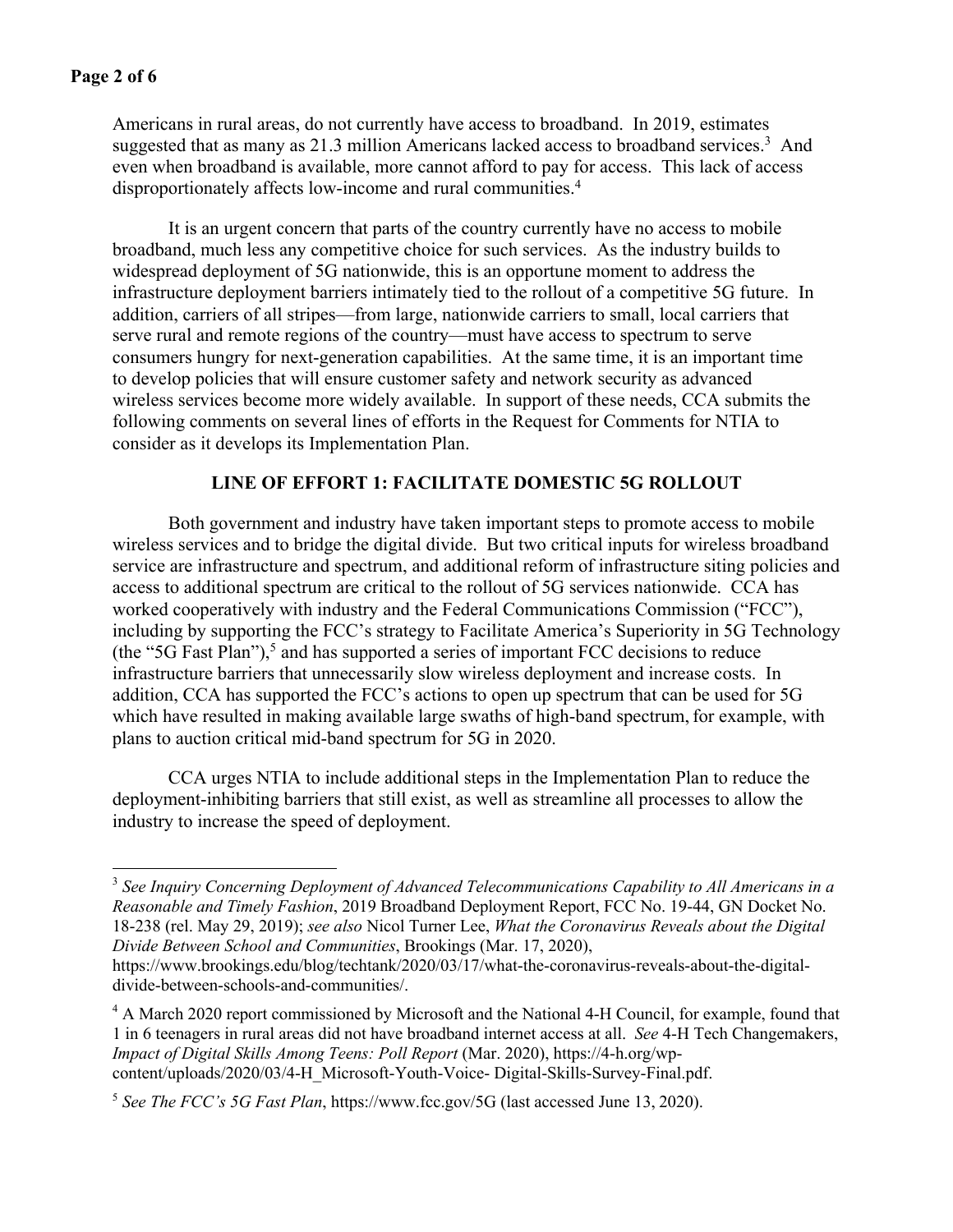**Streamline and Expedited Infrastructure Deployment.** One critical area that NTIA should include in the Implementation Plan is streamlined and expedited siting on federal lands and buildings. Roughly one third of land in the United States is owned by the federal government. The deployment of critical wireless infrastructure—including towers, macro and micro cells, and backhaul—on federal lands, thus, is critical to nationwide deployment of advanced wireless service.

Access to Federal Lands for wireless siting is imperative if the goal is to bring modern services nationwide. The delays and costs of access too frequently caused by the federal land siting process are ultimately borne by the Americans living, working, and traveling in these areas. In 2012, Congress attempted to spur wireless broadband deployment on federal lands through the Spectrum Act of 2012, directing the Administrator of the General Services Administration to establish master contracts and forms for wireless siting Legislation.<sup>6</sup> Then, in 2017, the Federal Lands Working Group, created by Executive Order 13616, produced a draft Program Comment to facilitate faster deployment.<sup>7</sup> Unfortunately, carriers have not felt the benefit of these steps.

NTIA should include in the Implementation Plan specific steps to address these barriers, such as streamlined application processes across Federal Lands, reasonable shot clocks for reviewing applications and negotiating leases to build on federal lands and reduced and standardized fees for permits and leasing rights-of-way. In addition, long-term leases and easements on Federal Lands should be available to the industry participants deploying across such lands. The Implementation Plan also should include steps to reduce barriers to erecting the enormous number of cells—both macro and micro—needed for nationwide 5G deployment.

Infrastructure-related barriers significantly slow the deployment of 5G technology, particularly in rural areas. State and local siting regulations, for example, sometimes present unnecessary obstacles for deployment. In Section 6409(a) Spectrum Act of 2012, Congress sought to relieve these barriers by requiring state and local agencies to approve "eligible facilities requests" to modifications to existing infrastructure. Many of these barriers remain, however, as some jurisdictions have ignored the mandates of Section 6409(a) or misinterpret the Commission's rules in a way that further slows deployment. The Commission's recent approval of a Declaratory Ruling and Notice of Proposed Rulemaking pertaining to its rules implementing 6409(a) highlights the scope of these barriers and the challenges they pose to 5G deployment throughout the country.

Another infrastructure-related barrier that wireless providers encounter in rural areas is construction restrictions for "Twilight Towers." There are towers constructed between March 16, 2001 and March 7, 2005 that lack documentation showing that the Section 106 of the National Historic Preservation Act review process was completed. Opening up these towers for collocation would enable faster and less costly deployment by making infrastructure available and reducing the need to construct new towers. In 2018, the Commission proposed a Draft

<sup>&</sup>lt;sup>6</sup> Middle Class Tax Relief and Job Creation Act of 2012, Pub. L. No. 112-96, § 6409(b)-(c) 126 Stat. 156 (2012).

<sup>7</sup> *Draft Program Comment for Telecommunications Projects on Federal Property* (Jan. 13, 2017), http://www.achp.gov/docs/Telecommunications%20Projects.pdf.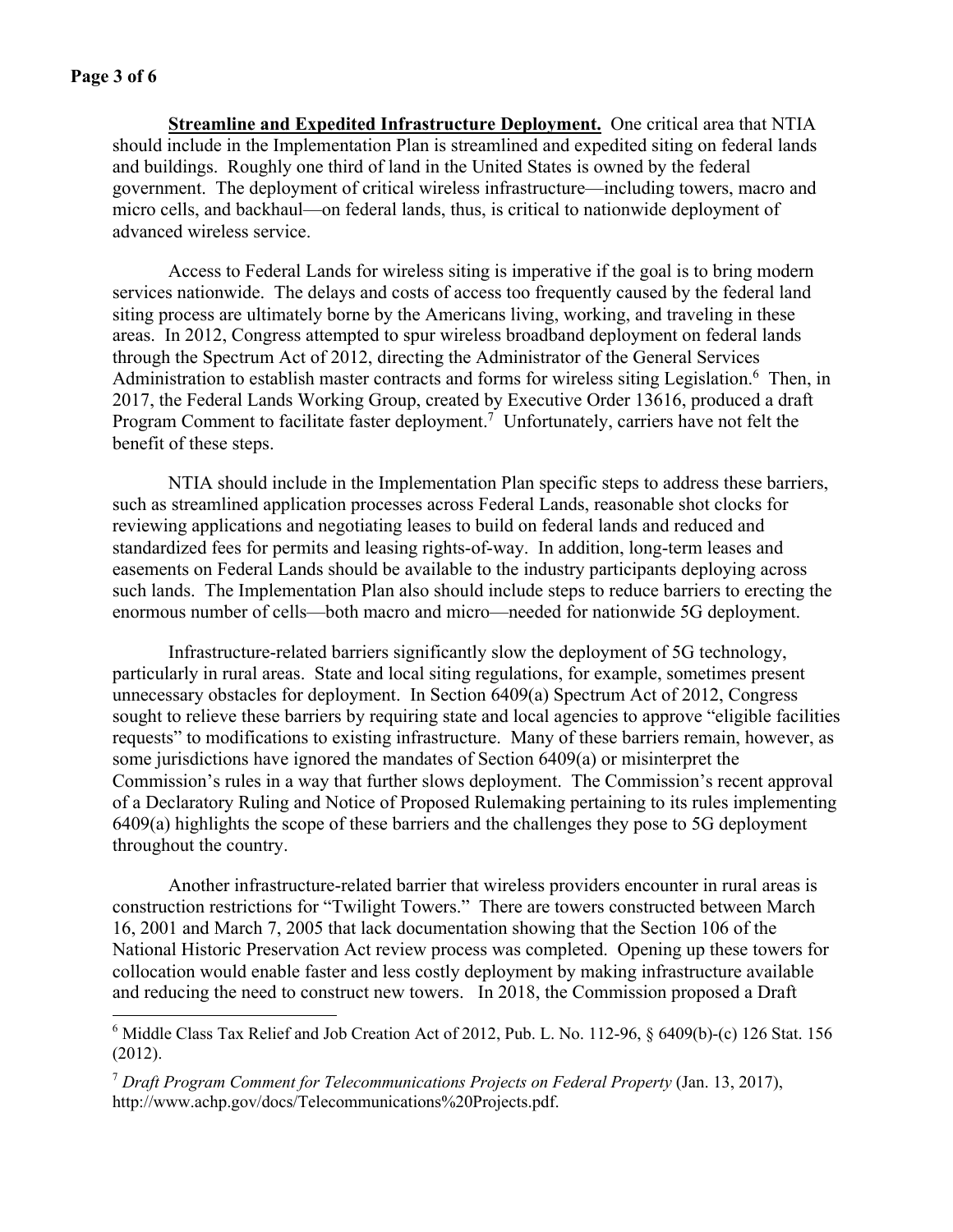Comment to the Advisory Council on Historic Preservation that would exclude Twilight Towers from Section 106 review, provided that certain conditions are met.<sup>8</sup> While building restrictions to Twilight Towers are not directly under NTIA's auspices, it is a problem that has stalled within the federal government and needs resolution. NTIA should do what it can to resolve this issue.

**Access to Additional Spectrum.** Spectrum is the lifeblood of the wireless industry. Nationwide wireless broadband and 5G deployment is contingent on the ability of all carriers to access a robust portfolio of spectrum resources. Competitive carriers must have access to a variety of low-, mid-, and high-band spectrum to meet consumers' insatiable demand for data. NTIA can enable advanced networks by including in its Implementation Plan steps to freeing up additional spectrum for wireless use in low-, mid-, and high-band frequencies.

NTIA should identify spectrum in use by the Federal government that can be freed up and repurposed for 5G technologies. NTIA should aim to identify spectrum in the lower bands most capable of reaching remote areas, the higher bands that travel less distance but can carry enormous amounts of information, and the critical mid-bands that balance the benefits of both. The ability to increase spectrum availability, particularly mid-band spectrum, is critical for companies that are making 5G-related investment and capital expenditure decisions.

# **LINE OF EFFORT 2: ASSESS RISKS TO & IDENTIFY CORE SECURITY PRINCIPLES OF 5G INFRASTRUCTURE**

**Increased Information Sharing.** CCA and its members are deeply committed to ensuring the security of the country's communications infrastructure, but this security cannot be easily achieved without clear direction from the government regarding security risks of network equipment. While CCA appreciates NTIA's recent Request for Comment regarding the information sharing program mandated by the Secure and Trusted Communications Networks Act, small and rural wireless carriers have long sought this kind of government guidance as they built and expanded their networks.

In this vein, it is important for NTIA to keep in mind why providers opt for particular equipment in their networks. The FCC allocates Universal Service Fund (USF) funds through reverse auctions, whereby carriers are driven to elect the lowest-cost equipment options. In the Mobility Fund I proceeding, this drive to the lowest cost led some carriers to seek lower-cost Chinese equipment. Going forward, government agencies should ensure there are established security standards so that providers are investing wisely in equipment. CCA's members want their networks to be secure and to avoid the costly "replace and rip" process in the future. This can only be done, however, with clear direction from the government regarding trusted suppliers and equipment.

<sup>8</sup> *See Comments Sought on Draft Program Comment for the Federal Communications Commission's Review of Collocations on Certain Towers Constructed Without Documentation of Section 106 Review*, 32 FCC Rcd. 10,715 (2017).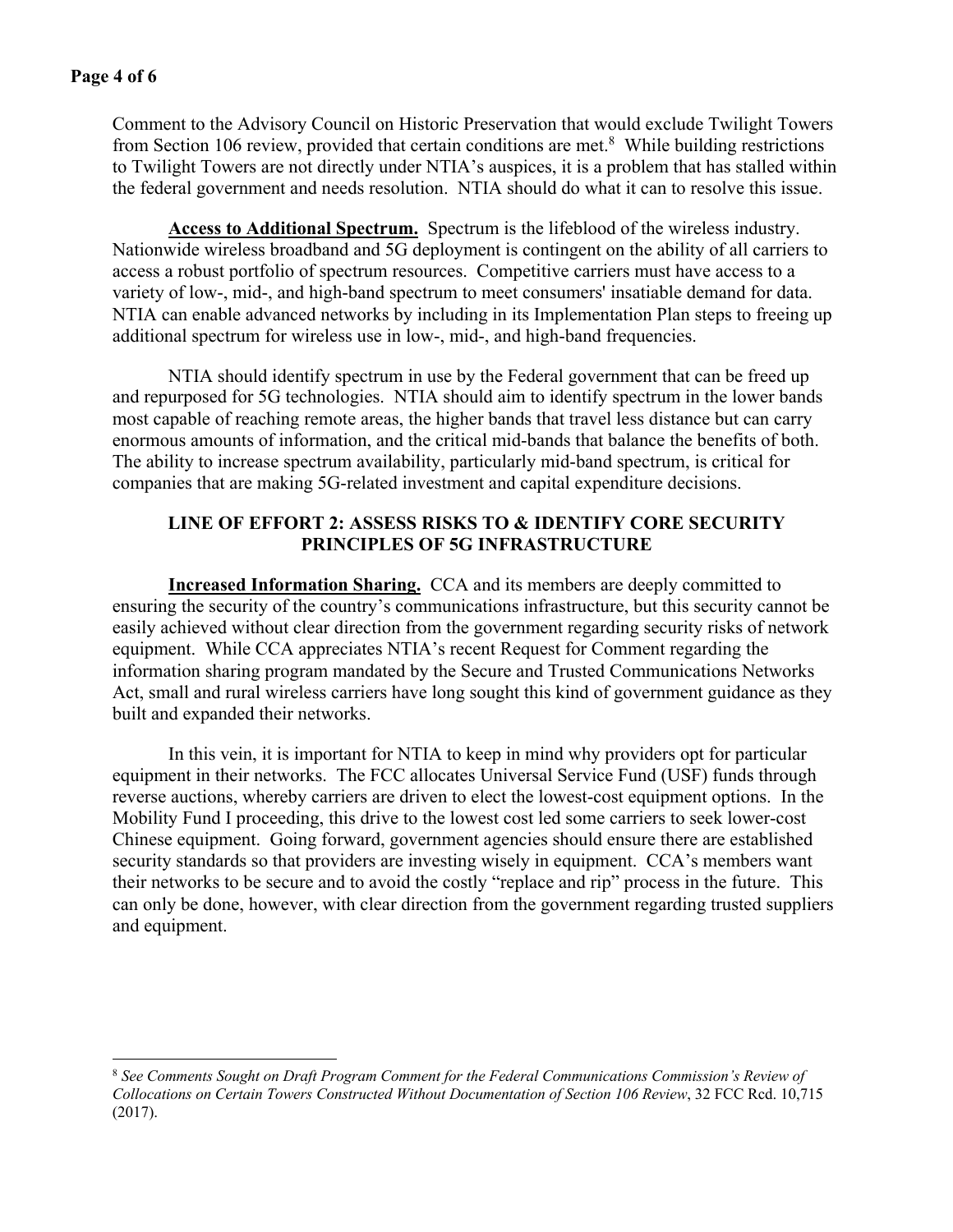# **LINE OF EFFORT 3: ADDRESS RISKS TO U.S. ECONOMIC AND NATIONAL SECURITY DURING DEVELOPMENT AND DEPLOYMENT OF 5G INFRASTRUCTURE WORLDWIDE**

CCA has engaged with key decisionmakers to help craft and support policies to secure our nation's telecommunications networks, such as CCA's support of the Secure and Trusted Communications Networks Act of 2019. The Secured Networks Act is the primary vehicle by which the U.S. should address the removal and replacement of covered equipment. Importantly, funding will be necessary to cover this expense. In addition, additional steps should be included in the Implementation Plan to ensure that the security pitfalls of legacy technologies are not replicated in 5G networks.

**Funding for Secure & Trusted Networks.** Securing the nation's 5G networks is of the utmost importance, but this worthy goal can only be achieved fully if sufficient funding is made timely available to those entities that must remove and replace equipment. The changes to the network can only be made if sufficient funding is available for this expansive process. Importantly, funding must be available to *any* provider of advanced communications services that qualifies under the Secured Networks Act. NTIA's Implementation Plan should include an action item to support all avenues to make such funding available for distribution as quickly as possible.

**Increase Security Through All-IP Networks.** In addition to replacing equipment in the supply chain to increase the security of the networks, the Implementation Plan should include steps to a comprehensive transition to all-IP networks. Legacy technologies, such as TDM, are susceptible to security issues that could pose a threat to 5G networks. For some CCA members, TDM technology is still used in fundamental parts of the 5G network, often the only available option for backhaul services. CCA's members are actively seeking feasible paths to all IPnetworks, because in addition to potential security concerns, some consumer technologies require it. For example, solutions directed to reducing robocalls can be achieved on all-IP networks, but the legacy of TDM in the network means the solution is not available end-to-end. Similarly, the use of TDM presents challenges to the development of nationwide number portability. A comprehensive path to IP will enhance network security but as many CCA members struggle against, a comprehensive path to IP does not currently exist.

Security on 5G networks will inevitably be increased by moving to all-IP networks, and while this issue has been teed-up at the FCC for years, the process has stalled. The path to all-IP must be staged and structured to ensure minimal disruption. Accordingly, CCA recommends that NTIA include in its Implementation Plan a path forward to all-IP networks and the sunset of TDM.

# **LINE OF EFFORT 4: RESPONSIBLE GLOBAL DEVELOPMENT AND DEPLOYMENT OF 5G**

**U.S. Representation on all Standard-Setting Bodies.** International standards setting bodies play an important role in 5G rollout by addressing core elements of the 5G architecture and network. Importantly, international standards can introduce both helpful technologies *and*  potential risks to our networks. Thus, it is imperative that the U.S. is adequately represented on